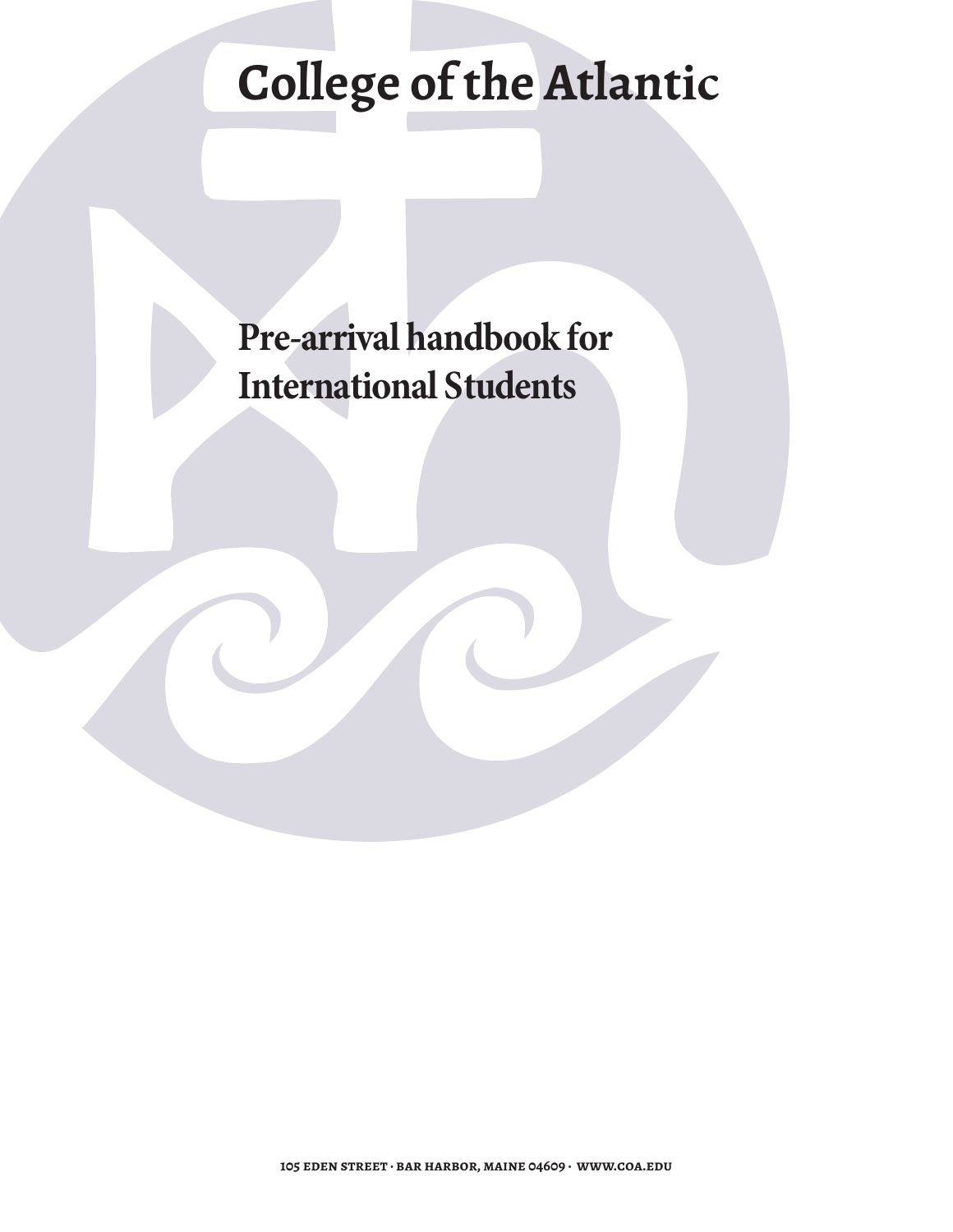## **Welcome**

We are very excited to have you as a member of the COA community and look forward to having you join us.

As you get ready to attend COA you will get information and requests from different offices at the College, each piece will help with the transition to COA and establish foundations to support your path in the year ahead.

We prepared this packet to assist incoming international students and to answer some of the questions you may have as you obtain a visa and take the next steps to being a student here on campus. We will share more information about being an F-1 student, and about COA in particular, in the two-day international student orientation beginning on the evening of Wednesday, August 28. This orientation will give you a chance to recuperate from jetlag, learn more about being a student in the US, meet staff members who will work closely with you, as well as connect with fellow students. Ideally you will arrive on campus before 5 pm on August 28. If you need to arrive the afternoon/evening of August 27, we can arrange housing for that evening. We will offer shuttles from the Bangor, Maine bus stations and airport to transport you to campus.

General COA rules and policies can be found in the college handbook. Information that pertains to international students is on our website, and will be shared in additional packets.

It is natural to be nervous about living in a new environment, especially in a foreign country. If you have any questions or concerns, please do not hesitate to ask. You are always welcome (and encouraged!) to call, email, or after you arrive - stop by, the International Student Services (ISS) Office on the third floor of the Deering Common Community Center.

We hope that your experience at College of the Atlantic will be a great one. Please remember that your academic advisor, faculty, and staff are all here to assist you and to make this experience positive and fulfilling.

Warm Regards,

Dianne Clendaniel

Dianne Clendaniel

Coordinator of International Student Services +1 (207) 801-5673 dclendaniel[@coa.edu](mailto:mhamm@coa.edu)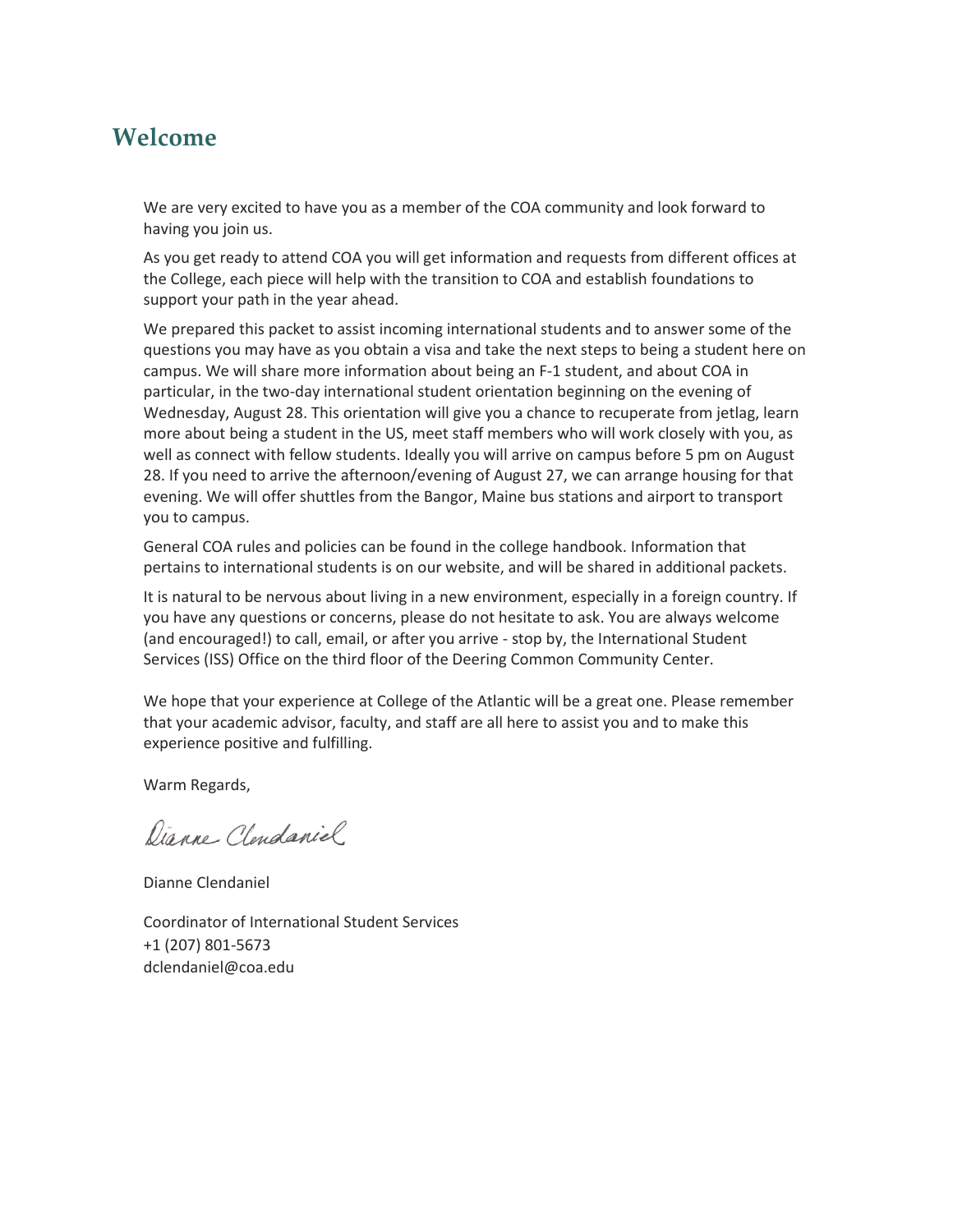# **Steps to get to COA**

 COA will send a request for information and then mail a packet of materials needed for your **F-1 visa** application. Keep track of the materials for your visa interview and for subsequent travel to the US.

The Study in the States website is a very helpful resource, and we recommend you reference that for information. The International Student Services office is also happy to answer questions for you. A glossary of terms and abbreviations (teal colored text) is at the end of this guide.

In order to ease your arrival, please fill out all COA forms in your pre-arrival packet and send it back to the Coordinator of International Student Services, Dianne Clendaniel, by email at dclendanie[l@coa.edu.](mailto:mhamm@coa.edu)  For your convenience, these forms are also on the COA website.

## **Pre-arrival packet contents**

## **Immigration Materials:**

- \_ **SEVIS**-issued Form **I-20**
- \_ Proof of payment of the **SEVIS** fee-receipt **I-901** (a copy)

## **Admission and Financial Aid Materials:**

- \_ Copy of your COA Letter of Admission (use original for visa appointment, copy is a back-up)
- \_ Financial Aid Scholarship Award Letter (if applicable)

### **ISS Contact and Campus Information:**

- \_ Business card of Dianne Clendaniel, COA's Coordinator of International Student Services
- \_ Campus Map

#### **International Student Services (ISS) Forms:** please return these to Dianne Clendaniel by August 1

- \_ International Student Travel and Arrival Form
- \_ Student profile

# **What to do with your I-20**

\_ Read the **I-20** document carefully.

Make sure all of your personal information is correct: spelling of names, date of birth (in order of: month/day/year), country of citizenship. If anything is incorrect, please contact Dianne Clendaniel.

\_ Sign the bottom of page one. Please print your name and then provide your signature in blue ink.

\_ Use your **I-20** to apply for your **F-1** Visa at the nearest US embassy or consulate. This document, along with

the electronic **I-94**, which you will print out when you arrive in the US, proves your lawful status in the United States.

\_ Always keep copies for yourself and for administrative use and travel. Dianne Clendaniel can replace your lost **I-20.**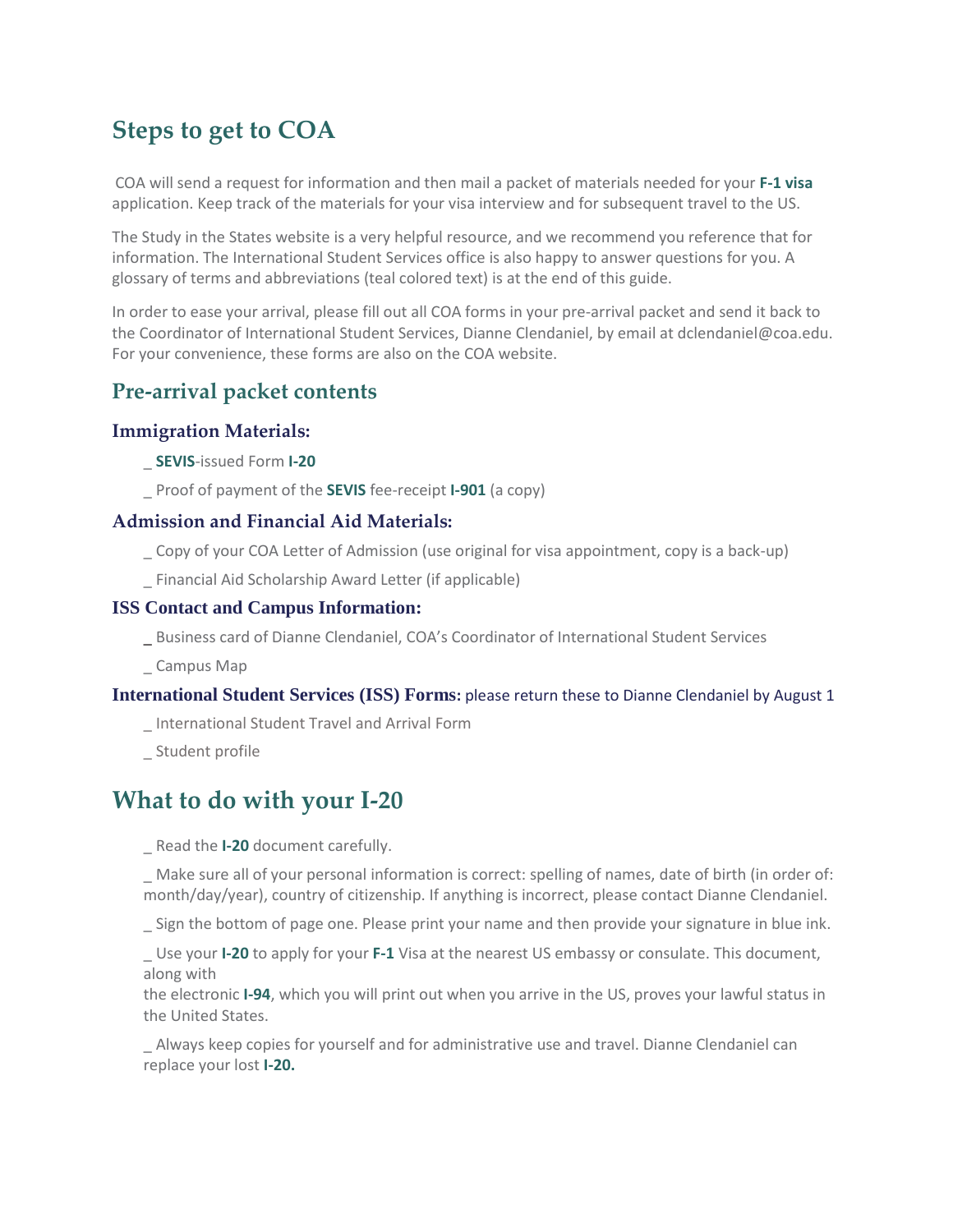## **Papers you will need for your F-1 visa application**

\_\_ Form **DS-156** Non-immigrant Visa Application or Form **DS-160** (online version)

\_\_ Form **DS-158** (completed with **DS-156**)

Form **DS-157** (If you are a male student between the ages of 16 and 45, regardless of your nationality and regardless of the consular office where you are applying)

\_\_ A passport valid for at least 6 months

\_\_ Your COA admission letter

\_\_ A **SEVIS**-issued Form **I-20** (we will send this to you in your pre-arrival packet)

\_\_ Proof of payment of the **SEVIS** fee (the College pays this fee on your behalf, and sends you a copy of a receipt). You will also receive a copy from the Department of Homeland Security, Form **I-901**. You may present either receipt at your visa interview.

\_\_ Verification of financial support (if Davis Scholar, your COA financial aid award notice)

\_\_ Proof of English language ability

\_\_ Two facial photographs (head and shoulders)

\_\_ MRV (Machine Readable Visa) fee receipt to show visa application payment (may vary from country to country)

Also recommended:

\_\_ Transcripts from the last school you have attended

\_\_ Scores from standardized tests, such as TOEFL

Note: Check with the specific US Embassy or Consulate where you will apply for an exact list of required documents and the specific application process for that office.

EducationUSA: The US Bureau of Cultural and Educational Affairs supports 450 EducationUSA advising centers all over the world. If you live in a city with an advising center, you might find it helpful to visit and speak to someone about the visa process and for information about living and studying in the US. Their website also has helpful information, educationusa.state.gov.

For information on visa denials, go t[o www.](http://www/) abroadeducation.com.np/visa-preparation/reasonsstudent-visa-denial.html.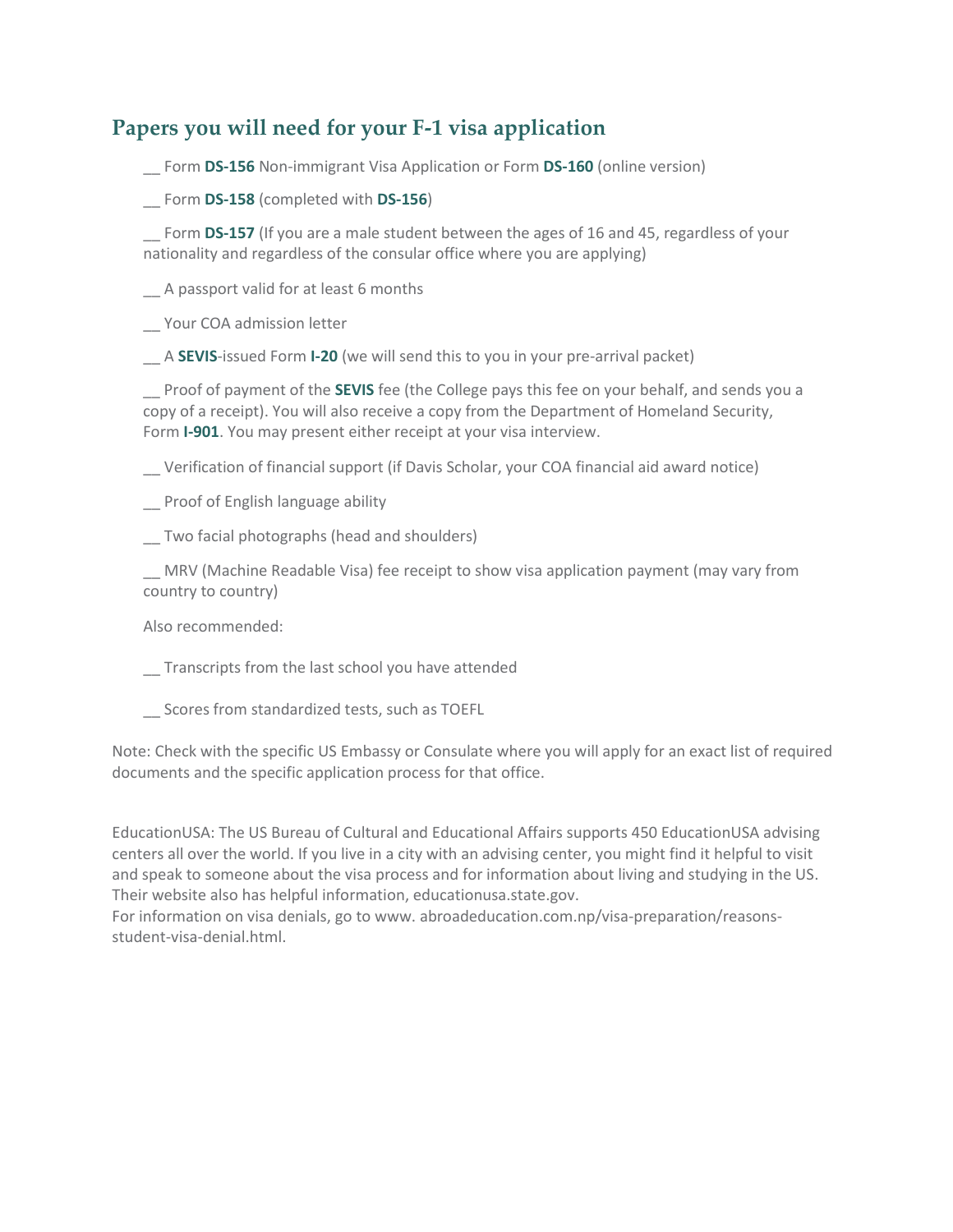## **Points to remember when applying for a visa**

**Ties to home country:** Under United States law, all applicants for non-immigrant visas are viewed as intending immigrants until they can convince the consular officer that they are not. You must therefore be able to show that you have reasons for returning to your home country. Ties to your home country are the things that bind you to your home town, homeland, or current place of residence: job, family, financial prospects that you own or will inherit, investments, etc. If you are a prospective undergraduate, the interviewing officer may ask you about your specific intentions or promise of future employment, family or other relationships, educational objectives, grades, long-range plans, and career prospects in your home country. Each person's situation is different, of course, and there is no magic explanation or single document, certificate, or letter which can guarantee visa issuance.

**English:** Anticipate that the interview will be conducted in English and not in your native language. One suggestion is to practice English conversation with a native speaker before the interview. If you are coming to the United States solely to study intensive English, be prepared to explain how English will be useful for you in your home country.

**Speak for yourself:** Do not bring parents or family members with you into the interview. The consular officer wants to interview you, not your family.

**Know COA and how it fits your career plans:** If you are not able to articulate the reasons you will study in a particular program in the United States, you may not succeed in convincing the consular officer that you are indeed planning to study, rather than to immigrate. You should also be able to explain how studying in the United States relates to your future professional career when you return home.

**Be concise:** Because of the volume of applications received, all consular officers are under considerable time pressure to conduct a quick and efficient interview. They must make a decision, for the most part, on the impressions they form during the first minute or two of the interview. Keep your answers to the officer's questions clear and to the point.

**Supplemental documentation:** It should be easily evident to the consular officer what is being presented in written documents and what they signify. Lengthy written explanations cannot be quickly read or evaluated.

**Not all countries are equal:** Applicants from countries suffering economic problems or from countries where many students have remained in the United States as immigrants will have more difficulty getting visas. They are more likely to be asked about job opportunities at home after their study in the United States.

**Employment**: Your main purpose of coming to the United States should be to study, not for the chance to work before or after graduation. While many students do work off-campus during their studies, such employment is incidental to their main purpose of completing their US education. You must be able to clearly articulate your plan to return home at the end of your program. If your spouse is also applying for an accompanying **F-2** visa, be aware that **F-2**  dependents cannot, under any circumstances, be employed in the United States. If asked, be prepared to address what your spouse intends to do with his or her time while in the United States. Volunteer work and attending school part-time are permitted activities.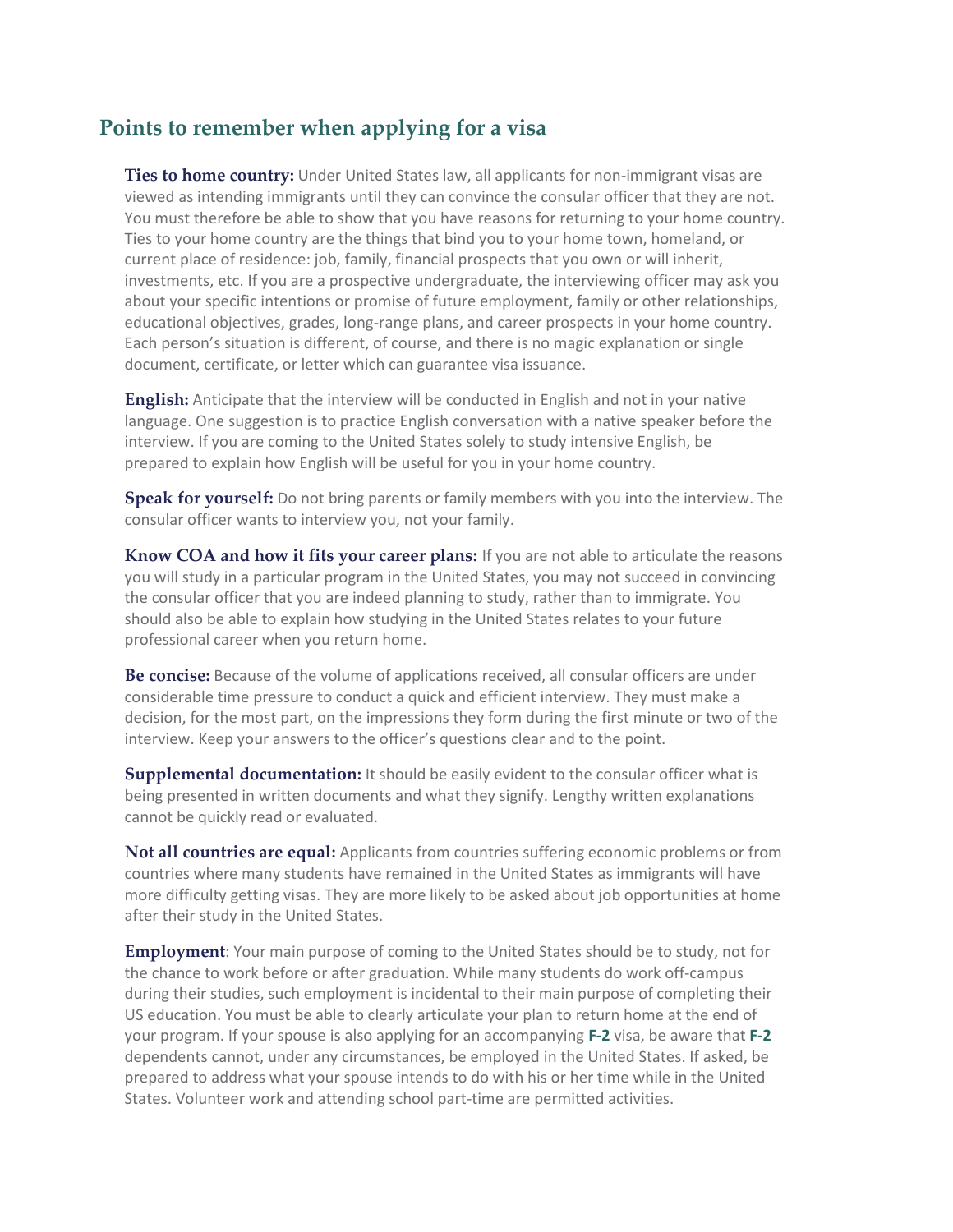## **Explaining the Human Ecology major**

Describe human ecology as an interdisciplinary approach for general studies. Note that it includes traditional subjects like economics, literature, physics, international studies, etc. If known, you may share the areas you are interested in studying. It will be helpful to read the literature on COA's website and course catalog about COA's academic approach and the human ecology major before going into your visa interview so that you feel prepared to talk about it.

## **If you have trouble getting a visa**

Increased government regulations and tightened security at US consular offices have led to delays in some cases and in certain regions of the world. You may find the process very easy, or you may be denied your **F-1** Visa on your first attempt. Keep the following information in mind as you begin your visa application process and if you encounter problems:

**Do Not Panic:** In recent years, more than five students were initially denied their visas. These students all eventually obtained their visas and came to study at College of the Atlantic. If the consular officer denies your first application, there are measures COA and your current school can take to assist you. The college cannot guarantee you a visa, but it has access to resources that may help you out.

**Contact Your High School:** If your high school is in the same country where you are applying for a student visa, you should contact your headmaster to see if they can call the embassy or consulate to discuss your situation or fax documents to them in support of your application. Some of the students who are currently enrolled at COA were able to obtain their visa with the help of their high school when their visa applications had been refused.

**Be Polite:** Remaining composed in front of consular staff is valuable, even if you are very upset or frustrated. Bear in mind that people at the embassy can be pleasant and very helpful. Ask the officer for a list of documents he or she would suggest you bring in order to overcome the refusal, and try to get the reason you were denied in writing.

**Contact COA:** It is important that you communicate with COA staff (preferably with Dianne Clendaniel) via telephone or email. The more we know about your situation, the more we can do to assist you. In the event that you need a new I-20 or a letter of support, it is most important that we have your current contact information, including your address and email.

**Be Flexible:** If you do not have your visa in hand by the end of August, the college must defer your admission until Winter Term. We feel that it is important that you begin the term with your classmates, and that it is crucial to your academic success that you not arrive late in the term. This does not mean that you cannot graduate on time, or that your admission to COA has been revoked. It simply gives you more time to get all of your documents in order.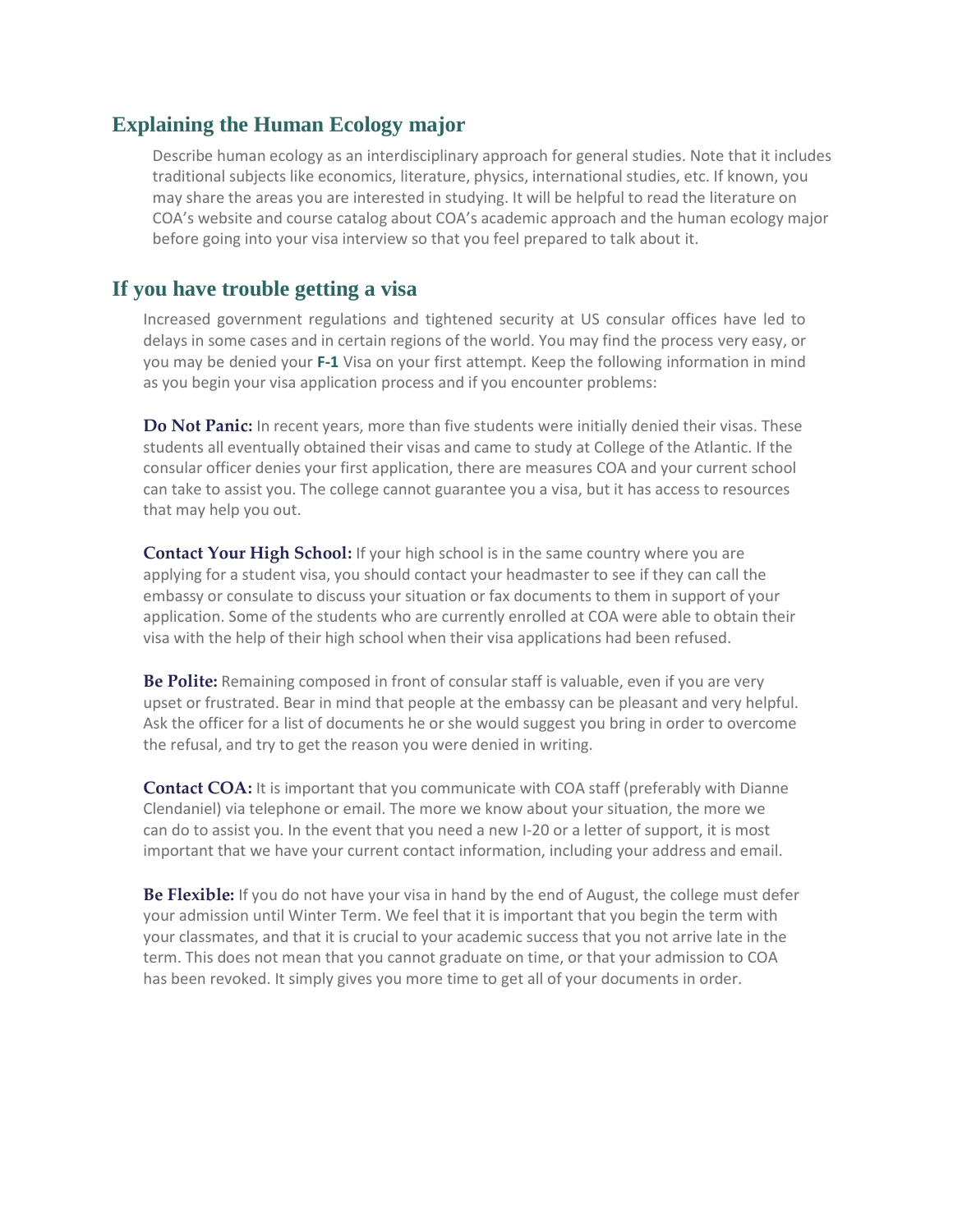## **Travel and Arrival Information**

## **When to arrive**

International students must arrive on campus in time to participate in the mandatory International Student Orientation. We will begin on the evening of Wednesday, August 28 with a welcome dinner and activities and continue orientation through Saturday.

Due to federal immigration regulations, the earliest you may arrive in the United States in F-1 status is 30 days before the program start date that is listed on your **SEVIS** Form **I-20**. For COA students this means you may arrive in the US no earlier than 30 days before the first day of classes. Please contact the Coordinator of International Student Services with any questions about this.

## **Arriving at the airport in the US: customs and immigration**

CARRY THESE DOCUMENTS IN YOUR *HAND LUGGAGE*:

- » Your passport (U.S. Visa inside)
- » **SEVIS** Form **I-20**
- » **SEVIS** fee payment receipt (referred to as **I-901**)
- » Evidence of financial resources (financial statements or awards)
- » Letter of Admission
- » Dianne Clendaniel's contact information, including after-hour numbers

## **When you arrive at the Port of Entry (POE or Customs)**

Proceed to the terminal area for inspection. Before you approach the inspection station, ensure that you have the following available for presentation to the Customs and Border Protection (CBP) Officer:

» Passport

» **SEVIS** Form **I-20**

» **cf-6059** Customs Declaration Form (you will receive this on the airplane and should complete before landing).

The CBP officer will take your **cf-6059** Customs Declaration Form. You will be asked about your intentions for coming to the United States. Tell them you are here as a student, be prepared to give them the name and address of College of the Atlantic (105 Eden Street, Bar Harbor, Maine).

Your passport will be returned to you (make sure it is stamped with **F-1** D/S or date). Your **SEVIS**  Form **I-20** might also be stamped and returned to you. You will need these documents while you stay in the United States. *Please do not lose them.*

Certain items are prohibited to bring in to the US from foreign countries. Hence, you are required to declare any meats, fruits, vegetables, plants, seeds, animals, and plant or animal products in your possession. The CBP at the ports of entry will determine whether the items meet the basic requirement of what can be brought into the United States.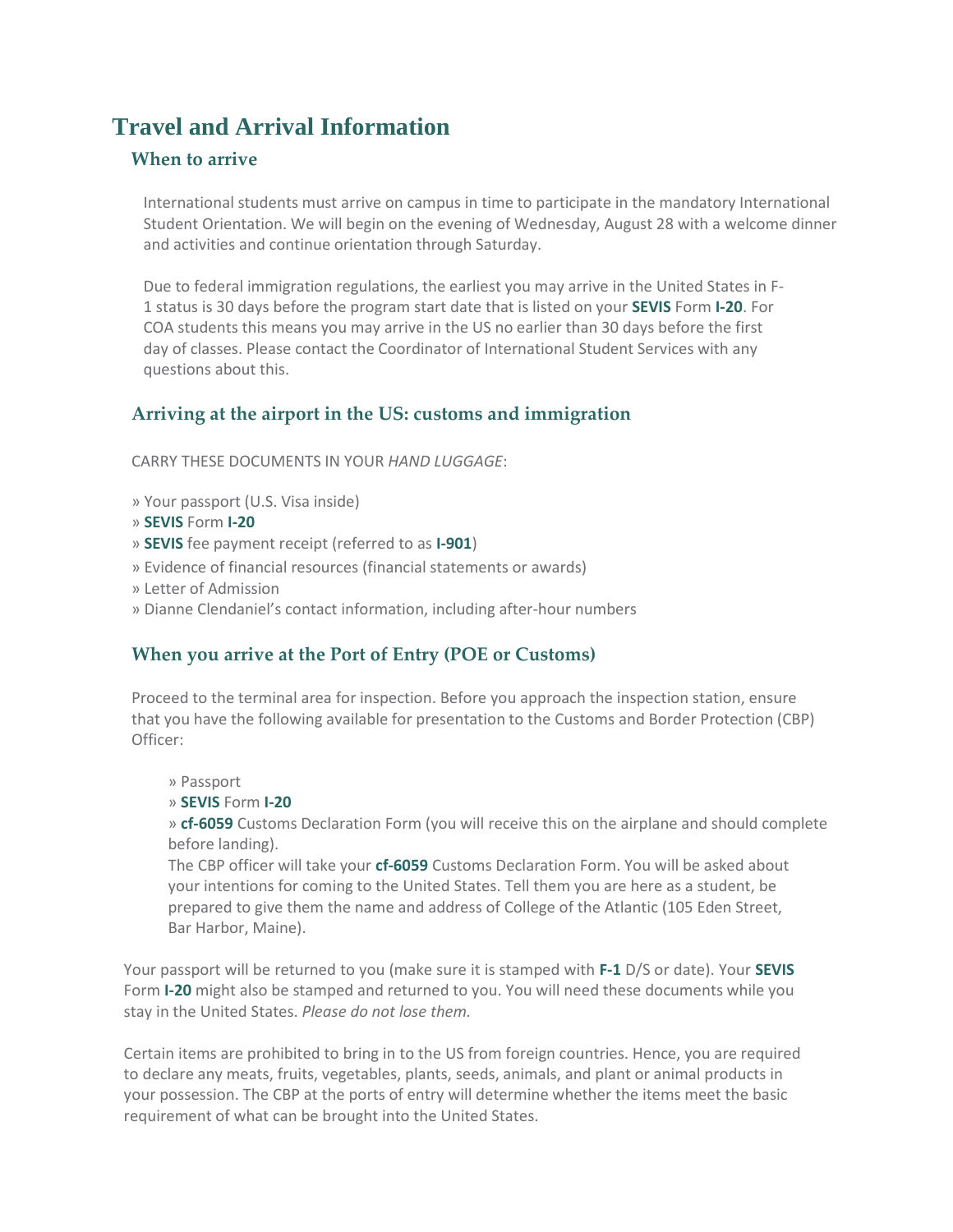Helpful websites:

Immigration and Customs Enforcement (ICE): www.ice.gov/sevis/students EducationUSA Pre-departure Information: [educationusa.state.gov/predeparture/](http://educationusa.state.gov/predeparture/) travel.htm

#### **US-Visit Program**

In 2004 the Department of Homeland Security implemented the US-Visit program. You should be aware that when you enter the US you will be electronically fingerprinted, your photograph will be taken and you will be asked to have your documents (passport, Form **I-20**) scanned and entered into a national database. The process is supposed to take no longer than 10 minutes, but long lines have caused travel delays in the past. Be prepared! In most airports, the screening areas for US-Visit registration are clearly marked and are located near US Customs.

#### **NSEERS**

Some individuals may be asked to provide additional information under the National Security Entry-Exit Registration System (NSEERS), a process referred to as Special Registration. If you are asked to do so, you will be given a packet of information at your POE to explain the registration procedure. If you have been identified as someone who needs to go through Special Registration, please notify the Coordinator of International Student Services when you get here.

## **Commonly used airports for arrival**

Students arriving by air usually fly into (listed from closest to Bar Harbor)\*:

- » Bar Harbor Airport (BHB)
- » Bangor International Airport (BGR)
- » Portland International Jetport (PWM)
- » Boston's Logan Airport (BOS)
- » Manchester Boston Regional Airport (MHT)
- » New York's JFK Airport (JFK)

\*flight refunds for Davis UWC Scholars will only be issued to students flying from their home country to airports in Boston or New York.

## **Transportation from the airport to COA**

COA will pick you up from the following locations providing that you inform us of your travel plans and your scheduled arrival time at one of the following pick-up locations by submitting an International Student Travel and Arrival Form. This form is included in your pre-arrival packet and is on the website under International Student Services.

- » Bar Harbor Airport
- » Bangor International Airport
- » Bangor Greyhound/Vermont Transit Bus Terminal
- » Bangor Concord Coach Lines Bus Terminal
- » Greyhound/Vermont Transit bus drop-off in Bar Harbor (operates only in summer)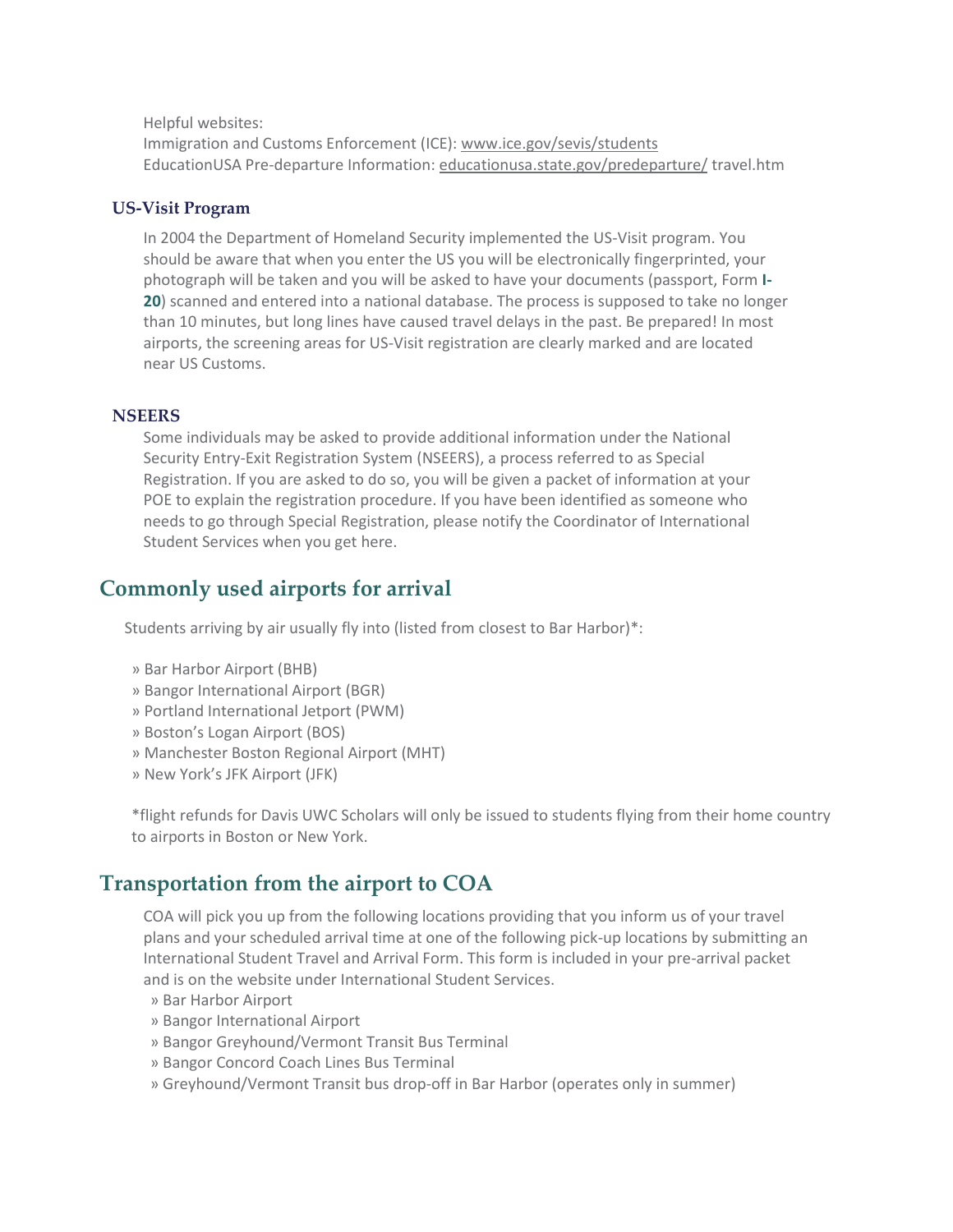## **Travel tips**

**If you fly into Boston (BOS)** you can take a Concord Coach Lines bus directly from the airport. Note the bus schedule before you leave. concordcoachlines.com At the airport, follow signs for bus service out of the airport terminal. Usually there is one spot outside where all buses pick up: keep an eye out for your bus, as many come and go. Look for the Concord Coach Lines bus going to Maine; the sign on its front windshield may say Portland, Bangor, or Maine. You may need to give it a wave when you see it so they know to stop and pick you up.

You can board the bus at that time without a ticket. At the next stop, in Portland, ME, the driver will tell everyone to go inside and purchase tickets at the Concord Coach Lines counter. Purchase a ticket to Bangor (it costs about \$45 one-way, a 5-hour trip from Boston).

Alternately, take the Silver Line public transportation (the cheapest way for free) or a taxi from Boston's Logan Airport to Boston's South Station, where you can catch a Greyhound/Vermont Transit bus, www.greyhound.com,to Bangor or Bar Harbor. We will pick you up at the Concord Coach Lines or Greyhound bus station in Bangor at your request.

**If you fly into New York (JFK):** You can take a shuttle from JFK Airport to the Port Authority Bus Terminal (around \$15). From Port Authority, take a Greyhound bus to Bangor, Maine (about \$60, 10 hours). You will most likely change buses in Boston.

## **Packing for College of the Atlantic**

During your first few weeks at COA, shopping trips will be arranged for international students to Ellsworth or Bangor, the closest large towns.

**Clothing:** Temperatures in Bar Harbor vary widely depending on the season of the year: summer, fall, winter, or spring. Because we are in a coastal setting, August nights are cool often require sweaters or jackets. Many international students at COA buy their winter clothes in the US, instead of bringing their apparel from home where it might be more expensive or unavailable. We do have a closet with some winter clothes to lend to students.

**Outdoor Orientation clothing:** You will receive information about the outdoor orientation program. We recognize that some gear may be difficult to obtain. During preparation for the trips, leaders will assess any needs you might have (wool socks or other layers) and find the necessary gear for your safety and comfort.

**Food:** It is difficult to find a wide variety of international foods and spices on Mount Desert Island or in Ellsworth. Our recommendation would be to bring a small amount of spices or other packaged and sealed foods from home that you enjoy. (Please refer to the US Customs guidelines and your airline guidelines to see what you can and cannot bring into the United States.) Bar Harbor has one large and one small grocery store with limited selection of international foods.

**Bedding:** First-year international students who live on-campus will be provided with a sheet set, pillow and blanket upon arrival. All students however are expected to eventually furnish their own bedding. You will need to return the provided bedding to after your first year. Some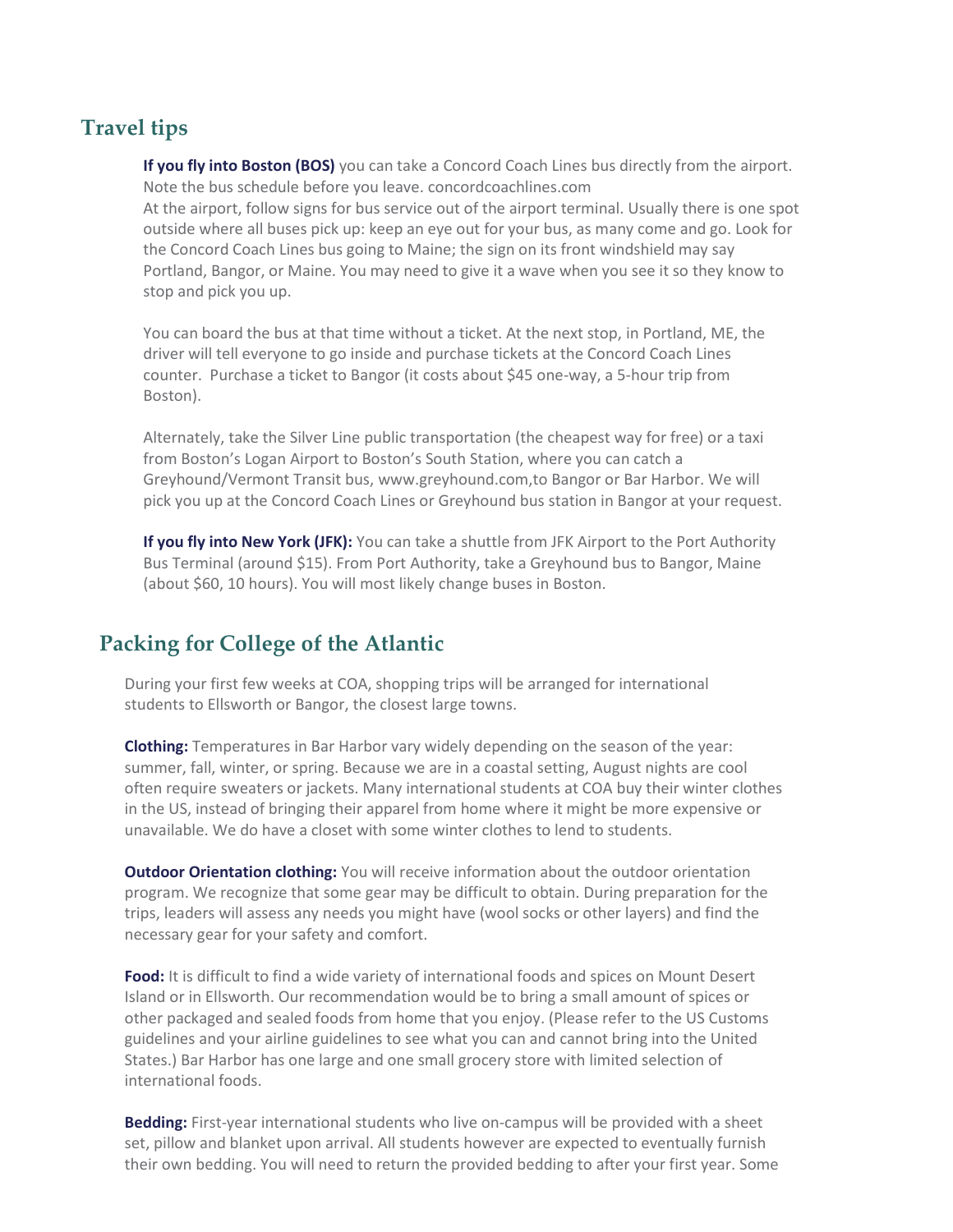international students do bring their bedding from home. If you choose to do so, basic measurements for standard sized twin mattress are 200cm x 100cm x 15cm.

**Electronics:** Line voltage in the US is 110/120 Volt ac, 60Hz. If you intend to bring your own devices or small appliances, consider two things: you must be able switch to this voltage and you will need an adaptor to plug your device into the sockets. Some devices, like laptops, can be switched to 110/120v. You can easily find out whether you can change the voltage You also need to purchase a power adapter, so that your device can plug into American sockets. Usually you can buy them as a worldwide variety pack. Try to buy it in your home country because you need all the adapters to fit on your original plug.

While some international students do bring laptops or personal computers to COA, there are some computers available on-campus for use by the general student body. All COA computers come equipped with Internet access and the Microsoft Office package.

## **What College of the Atlantic provides**

Each room is furnished for you with a bed, mattress, desk, and chair. Rooms also provide some sort of clothing storage, either a dresser (clothing chest) or a closet. All rooms are equipped for a land-line telephone hook-up (at your own cost should you choose to use it) and wireless Internet connection.

Washers and dryers for laundry are available to use in Blair Tyson, Seafox, and the Kathryn W. Davis Residence Village. It costs four quarters (\$1) to wash a load of clothes and three quarters (\$.75) to dry.

The kitchen in every dorm is equipped with utensils, a refrigerator, an oven, an electric stove, and other items necessary for cooking. Some students also bring their own kitchen equipment. There is cupboard space for students to store their food for the weekends.

Students often purchase desk lamps for their rooms, as many rooms are only equipped with one overhead light. These can be purchased in Ellsworth.

## **Packing**

Remember to carry the following items with you, and keep copies in a separate location from the originals:

- » Flight ticket
- » Valid passport with an **F-1** student visa
- » Form **I-20**
- » Proof of payment of the **SEVIS** fee (**I-901**)
- » Your acceptance letter from COA
- » Proof of financial support
- » Contact information for COA

## **Travel money**

It is preferable that you arrive in the US with some spending money. A one-way bus ticket from Boston to Bangor costs \$47 with cash or a credit card. Remember that you may need to eat or arrange additional transportation or an overnight stay—especially if your flight has been delayed or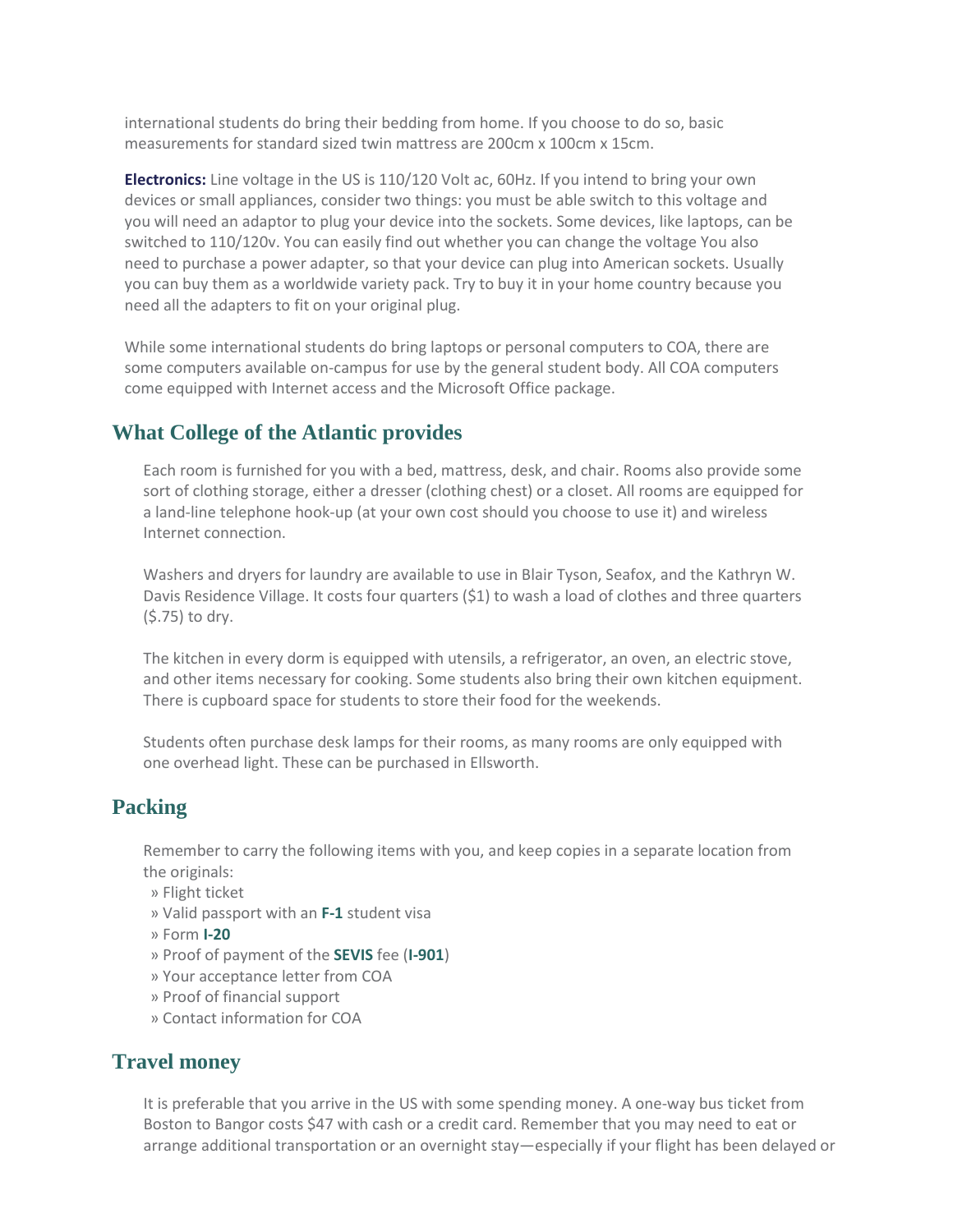if you miss a connection. If possible we recommend travelling with \$150 to \$200 in cash so that you can deal with any unexpected costs along the way. You might want to exchange some foreign currency at the airport, unless you can find a bank that is open (usually from 8:00 am until 4:30 pm).

## **Immunization records**

Immunization forms, provided by the Registrar, need to be turned into the Registrar Office before classes start. Please email the forms along with any questions to Judy Allen, [jallen@coa.edu o](mailto:jallen@coa.edu)r faxed to +1 (207) 288-2947

Maine state law requires that all students provide certification by a doctor, nurse, or other health care professional of your immunity to:

- » Rubella (German measles)
- » Rubeola (measles)
- » Diphtheria
- » Tetanus

Evidence of immunity may be a record of immunization with dates and dosages or a report of laboratory results of tests for immunity. In the United States, these required immunizations are usually grouped as the MMR and DTaP. Both are available in Bar Harbor after you arrive, and are covered by your health insurance through College of the Atlantic. However, many international students find it easier to receive the vaccination shots in their own countries rather than in the United States. The requirements are described online at coa.edu/registrar

You do not need to send the immunization certification/proof before you arrive. Just make sure you pack it along with all your other papers and bring it to the United States.

Exceptions: You may provide a doctor's statement that one or more of these inoculations would be medically inadvisable. You may file a signed statement that you have a religious or moral objection to such immunization. (In this case, in the event of an outbreak, you would not be able to attend classes.)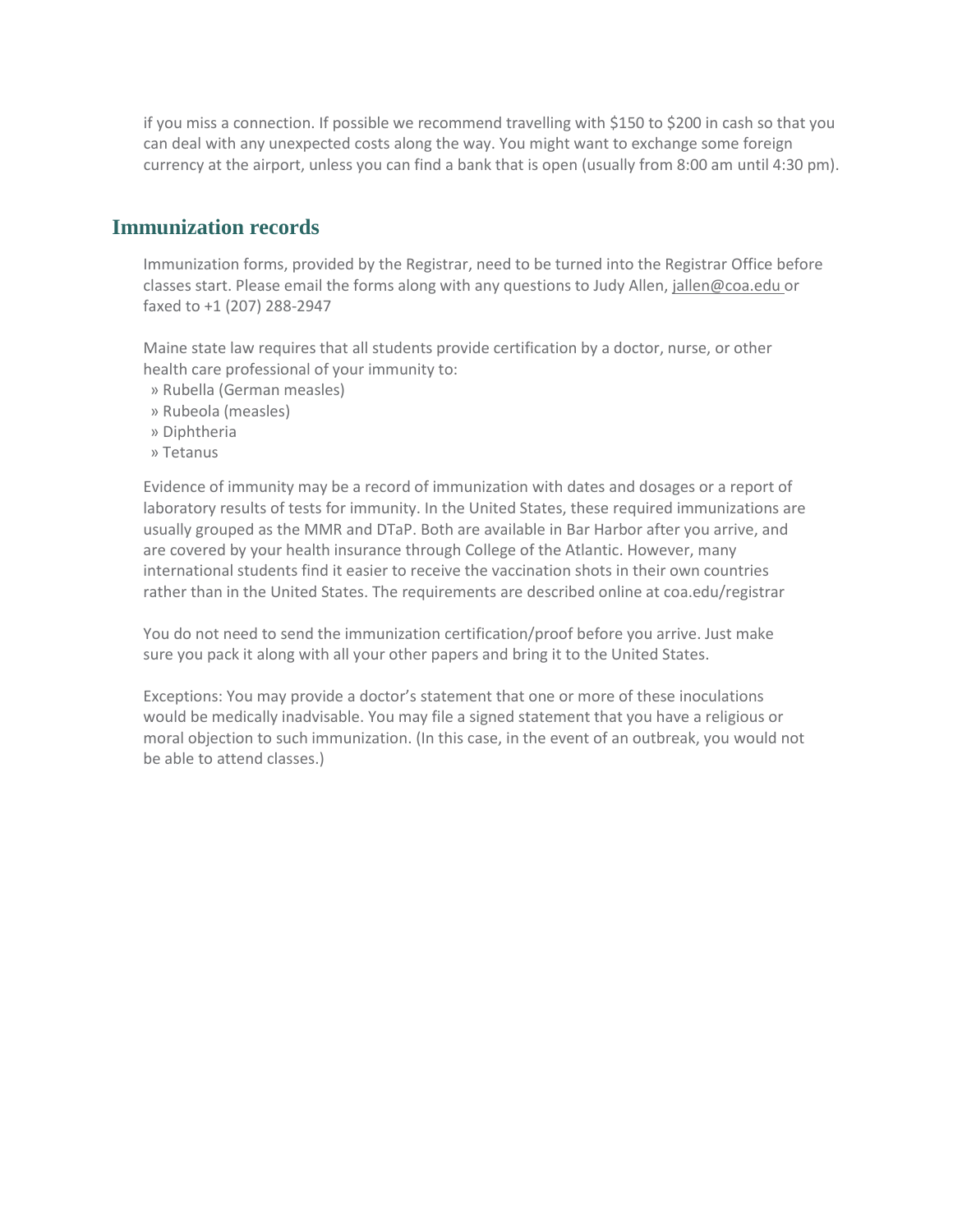## **Glossary of some immigration terminology**

It is the responsibility of the student to maintain the validity and security of relevant immigration documents. If anything should happen to your documents (loss or damage) or your documents expire, please consult with the Coordinator of International Student Services as soon as possible. Without valid documents, you are not legally "in-status," which can carry serious consequences including deportation and exclusion from the United States.

#### **Passport—Convention Travel Document**

Your passport proves your identity and citizenship. It is usually required that your passport be valid for 6 months beyond the date of your anticipated entry into the United States. It is often possible to renew your passport while in the United States without returning to your home country. So if your passport is nearing its expiration date we can plan ahead so that it does not expire. It is much easier and safer to renew your passport while it is still valid, than it is to wait until it expires.

#### **SEVIS (Student and Exchange Visitor Information System)**

The Student and Exchange Visitor Program (SEVP) is designed to help the Department of Homeland Security (DHS) and Department of State to better monitor school and exchange programs and **f**, **m**, and **j** category visitors. **SEVIS** is an Internet-based system that maintains accurate and current information on non-immigrant students (F and M visa), exchange visitors (J visa) and their dependents (**f-2**, **m-2** and **j-2**). **SEVIS** enables schools and program sponsors to transmit electronic information and event notifications via the Internet to the Bureau of Immigration and Customs Enforcement (ICE) and Department of State (DOS) throughout a student or exchange visitor's stay in the United States. The college first enters information about the student into **SEVIS.**. At this time, a **SEVIS** record and **SEVIS** ID number is also created for each individual whose information is entered into the system. The system reflects certain international student or exchange visitor activities, such as admission at the Port of Entry (POE), change in address, change in program of study, and other relevant details. **SEVIS** also provides system alerts, event notifications, and basic reports to the end-user schools, programs, and immigration-related field offices.

#### **Required SEVIS Data**

**SEVIS** works with the same data that is required by law and regulation from foreign and exchange visitors. The college must report each academic term on all **F-1** students, and on individuals who take certain actions that require notification in SEVIS (like applying for work authorization, requesting a reduced course load, etc.). The information is entered into the **SEVIS** system by the school's Designated School Official (Coordinator of International Student Services) and can be accessed only by these individuals. However, we are required to release information to the Department of Homeland Security (DHS) officials when asked to do so.

#### **Information required by SEVIS and/or to be kept on file include:**

- » Name
- » Place and date of birth
- » Country of citizenship
- » Current address of student
- » Address in country of permanent residence
- » Current academic status
- » Date of start of studies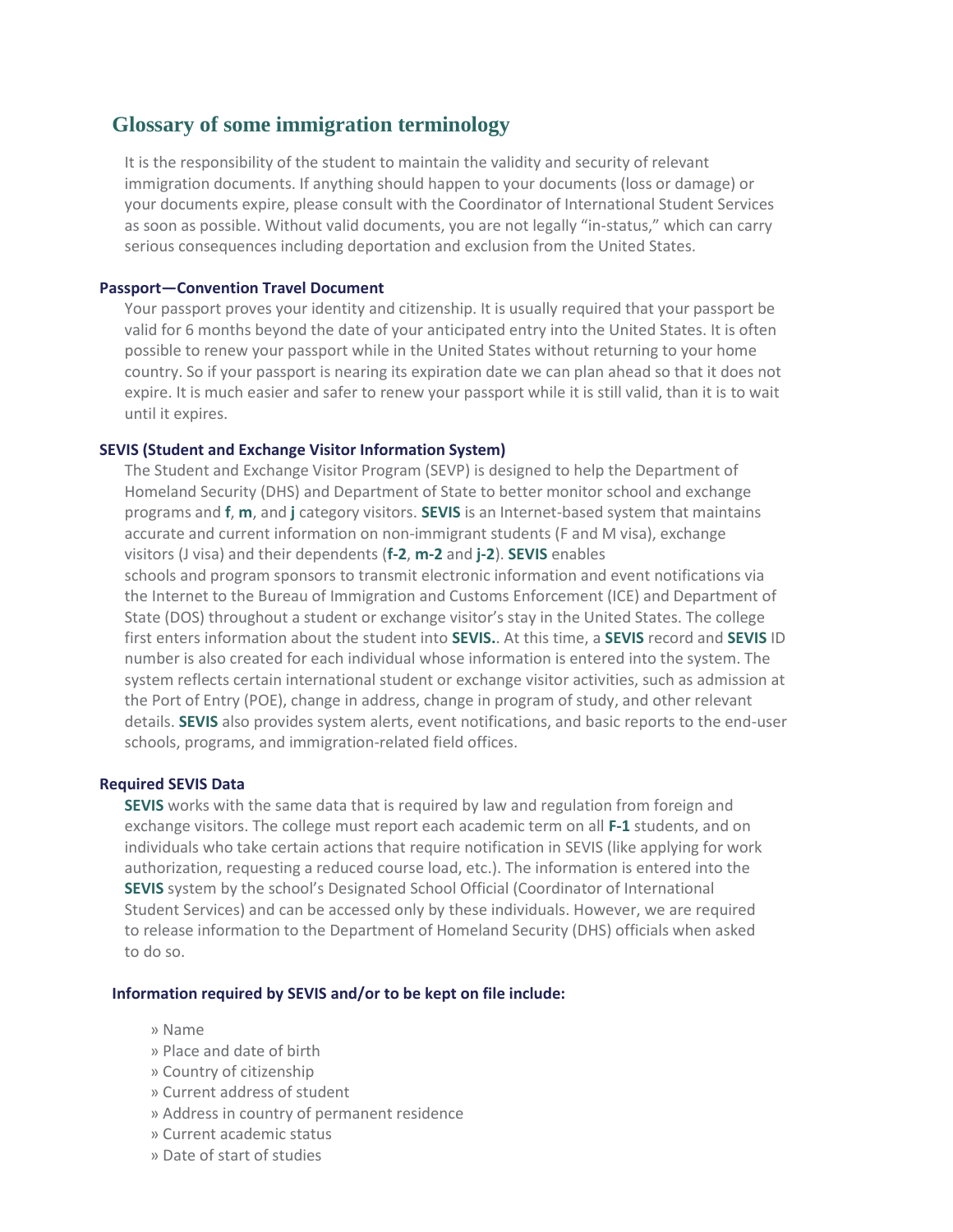- » Degree program and field of study
- » Practical training, beginning and ending dates
- » Termination date and known reasons
- » Documents relating to admission
- » Number of credits completed each term
- » **SEVIS** Form **I-20**
- » Academic disciplinary actions taken against the student due to criminal conviction
- » Failure to maintain status

#### **Receipt of SEVIS Fee (I-901) Payment**

The receipt of proof of payment of the **SEVIS** fee. When you enter the United States, immigration officials may request to see proof that you have either paid or do not need to pay the **SEVIS** fee prior to admitting you. Please keep this form with your other immigration documents and carry it with you when you travel.

#### **SEVIS 1-20**

Your 1-20 is the document issued by COA that contains information relevant to your acceptance and enrollment as a student. This document proves that you are eligible to obtain an **F-1** student visa. Your **I-20** is also the document that has to be authorized before you travel outside of the United States to go home, or for study abroad. Work authorization is also shown on your **I-20**. Your **I-20** should be valid for the full 4 years required for your COA degree. If it is not, consult with the Coordinator of International Student Services.

#### **I-94 Electronic Form**

Your **I-94** number proves that you legally entered the United States and indicates the period of time for which you can remain here. You will need to print out your own electronic **I-94** form with your number on it. You should print one to keep with your own records, and one to give to the Designated School Official to keep with her files. If you leave the country, you do not need to present this form at the border, but it is a good idea to file it away, as the number becomes invalid upon departure. Once you re-enter the United States again after having left while on your **F-1** student status, you will need to print out a new **I-94** number. To print your **I-94** once you have entered the United States, go to: i94.cbp.dhs.gov, but this can only be done after having passed through a Port of Entry and entered the United States as an **F-1** student.

#### **United States Visa**

The visa that you obtained through the US Embassy or Consulate is a document that tells the immigration official at the US border that you are eligible for entry to the United States and the terms of that eligibility. This is the key component to get you into the country. The visa is only important when you are attempting to enter the United States. If your visa expires while you are present within the United States, you do not need to worry. An expired visa will only be a problem if you leave the United States and need to return. To do so, you will be required to apply for a new visa. If you need to apply for a new visa, please consult with Dianne Clendaniel, Coordinator of International Student Services.

#### **F-1 Visa**

International students who pursue a full program of study in the United States are here in a legal status called **F-1**. This is a non-immigrant status, meaning that your intent to stay is temporary and connected with your studies. In order to enter the US in **F-1** status, you will need to obtain an **F-1** student visa. Think of your F-1 Visa as your key to enter the US Once you are in the US, it does not matter if your visa expires, so long as your other documents are valid (passport, Form **I-20**, etc.).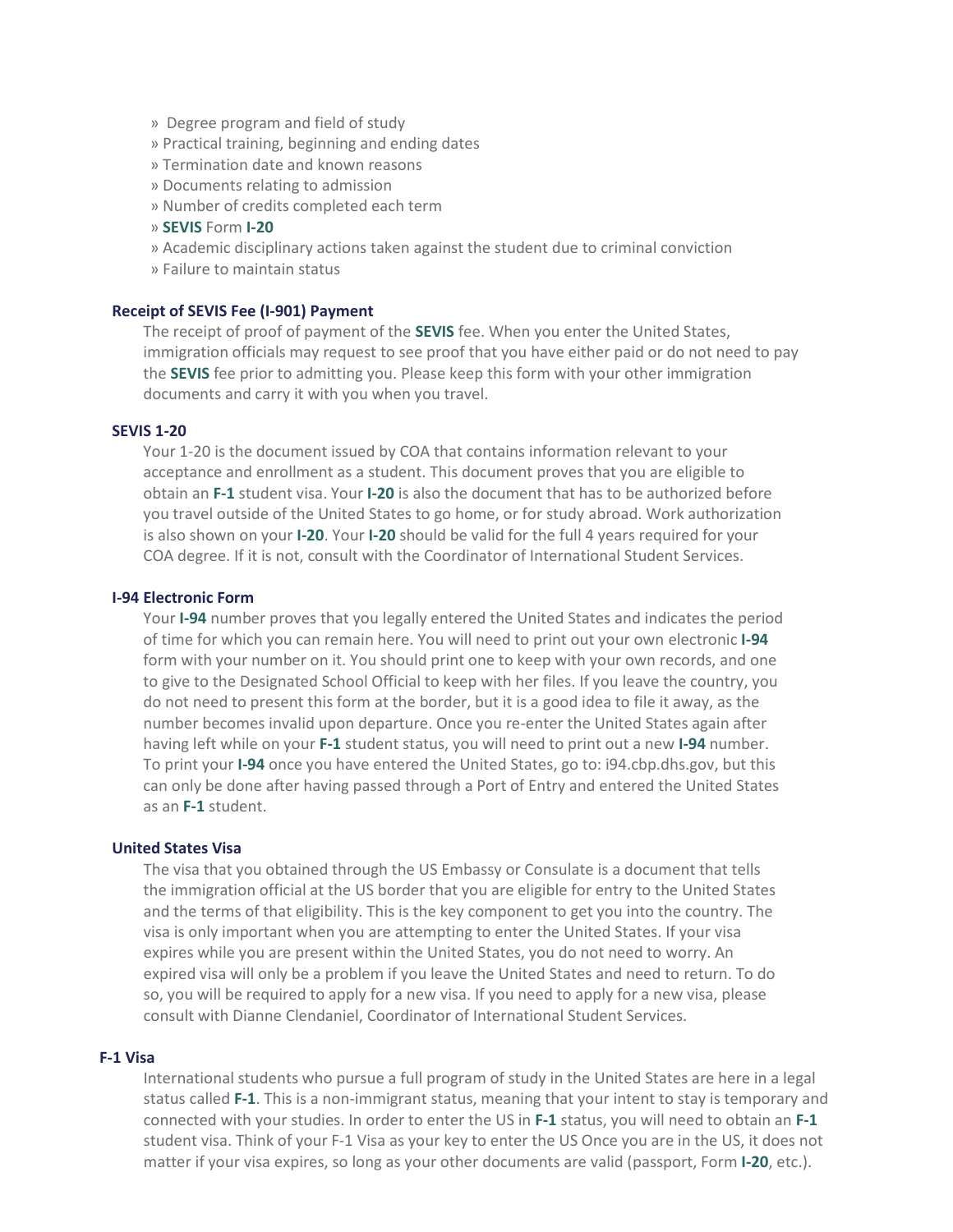However, if you leave the US with an expired F-1 Visa, you will need to apply for a new United States visa. Consulate in your home country in order to re-enter. Even if you do not need a visa to enter the US as a visitor, you do need to apply for a visa to enter in **F-1** status. If you do not enter the US in **F-1** status, you must go through a lengthy process to correct this, which may include going home and reentering in the correct status. Therefore, it is very important to contact the Coordinator of International Student Services if you are planning on entering the US to travel before you begin your studies at COA.

#### **Duration of Status (D/S)**

When you enter the US in **F-1** status, your Form **I-20** and your passportshould be stamped and marked with the notation D/S, which stands for **F-1** Visa Duration of Status. This term refers to the period for which you are pursuing your program of study; when marked on your immigration documents it means that you are being granted permission to be in the US in **F-1** status for the length of your program of study, providing you take care to maintain this status by complying with the federal regulations. If your Form **I-20** or passport does not say **F-1** D/S, please see the Coordinator of International Student Services as soon as possible.

#### **Port of Entry (POE)**

If traveling to the US from abroad, your POE is the first airport (or land or sea border) where you arrive in the United States. You may then fly on to another airport in the US to arrive at your final destination, but you will go through immigration and customs at your POE.

You should keep photocopies of all of these documents in a safe place. In addition, copies of these documents will be kept in your COA immigration file as required by law. If you renew any of these documents or the information on them changes, new copies will be required.

#### **Designated School Official (DSO)**

Designated School Officials are those members of the campus community who have been granted authority by the United States Citizen and Immigration Services (USCIS) to access the information on international students on-campus and maintain **SEVIS** records. The Coordinator of International Student Services, Dianne Clendaniel, serves as College of the Atlantic's Principal Designated School Official (PDSO). Additionally, Sarah Luke, Dean of Student Life is a DSO. DSOs at COA are responsible for updating **SEVIS** of any changes in student information or student status. DSOs also verify your student status by signing the third page of your I-20, every six months, when you travel outside the US .

#### **F-1 Details**

COA is authorized under federal law to enroll non-immigrant students. After you have been accepted to COA and have made your decision to enroll, you will need to apply for your **F-1** student visa. During the spring term prior to your arrival we will send you a packet of information containing instructions and documents necessary to apply for your **F-1** Visa. The information below will help you understand the process and answer any questions you may have. Canadians do not need an **F-1** Visa to enter the US, however you will be issued an I-20.

International students in the United States pursuing an academic degree program like a bachelors, masters, or doctoral degree are present in a legal status called **F-1**. Before you can travel to the United States to begin your studies at COA, you will need to apply for your **F-1** Student Visa at an abroad US Consular Office. This is a non-immigrant visa category—the term, non-immigrant, refers to the fact that your intentions are to study temporarily, not to immigrate to the United States. This non-immigrant classification is very important, because if